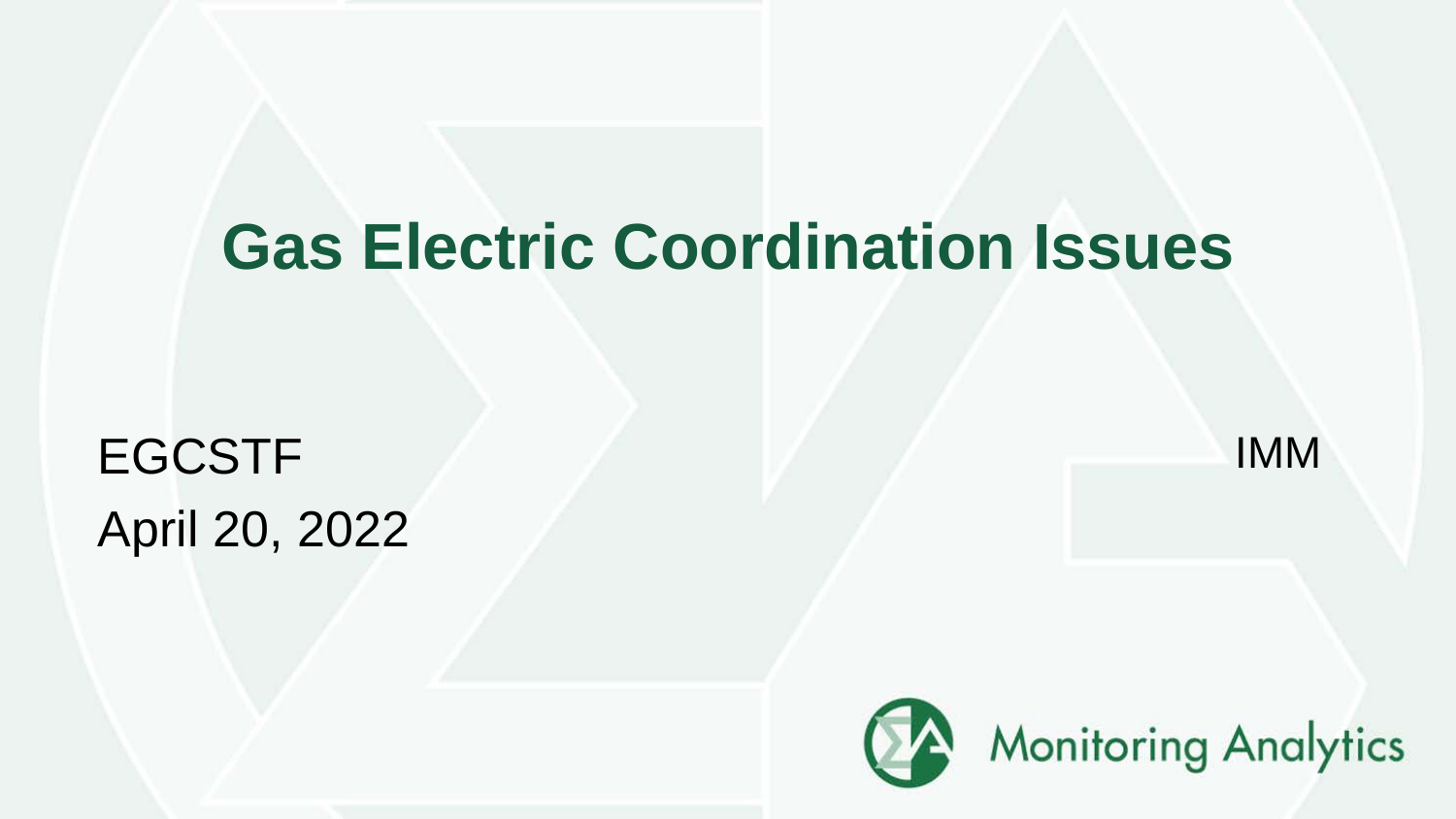### **Scope and Focus**

- **Important to focus on issues related to gas electric coordination.**
- **Reflect pipeline restrictions in unit availability.**
	- **Enforce accurate outage and/or derating reporting if nominations not possible or limited.**
	- **Will ensure PJM's reserve estimates are accurate.**
	- **Appropriately values resources across technologies.**
- **Customers not responsible for economic decisions to not procure firm transportation.**
	- **Generators should bear the risk for these decisions.**
	- **Fundamental principle of a market based construct.**

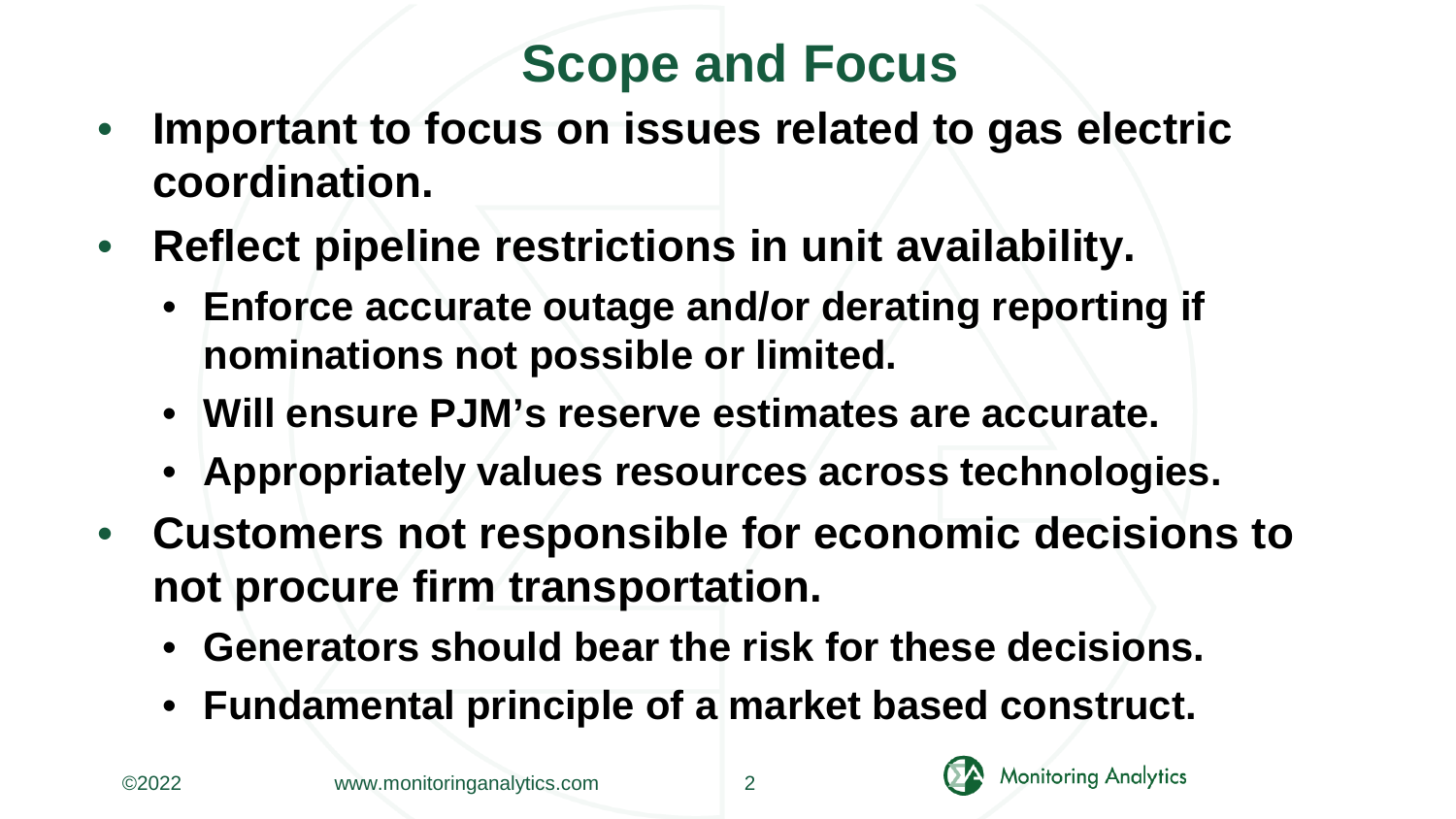#### **Scope and Focus**

- **PJM's market design objective is not to insure gas generators against fuel procurement risk.**
- **Efficiency and reliability of fuel procurement is one of the elements that generators compete on.**
	- **Decisions to add dual fuel capability and manage its security are some of the solutions to operate reliably.**
	- **Compensating for unused gas damages competition.**
	- **Multiday commitments prior to day-ahead damage competition.**
- **Resource accreditation, capacity market issues being discussed at Planning Committee, RASTF.**



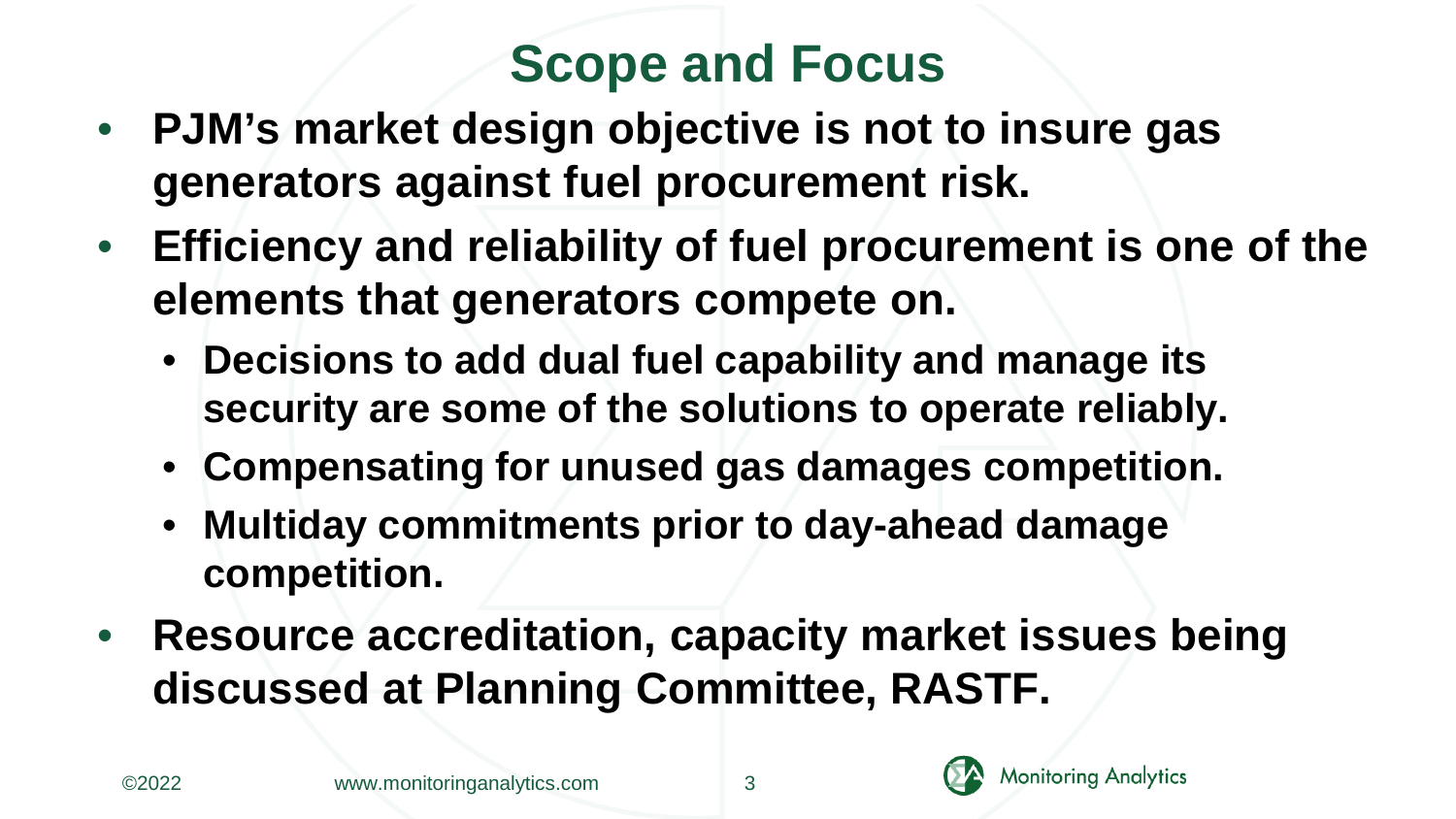### **Practical Considerations**

- **The matrix has a number of items that are not valid design components.**
	- **Certain components are statements of opinion of a particular entity, do not apply to all gas generators.**
- **A particular participant's (or a group of participants') desired outcomes are solution options, not design components.**
- **Scope of certain items is beyond gas electric coordination, or PJM's authority, for example:**
	- **19: Long term viability of peaking units (or any units).**
	- **21: Use of intermittent generation forecast error in reserve demand curves (FERC reversed ORDC order).**
	- **17: Identifying gas capacity needed to meet power demand.**



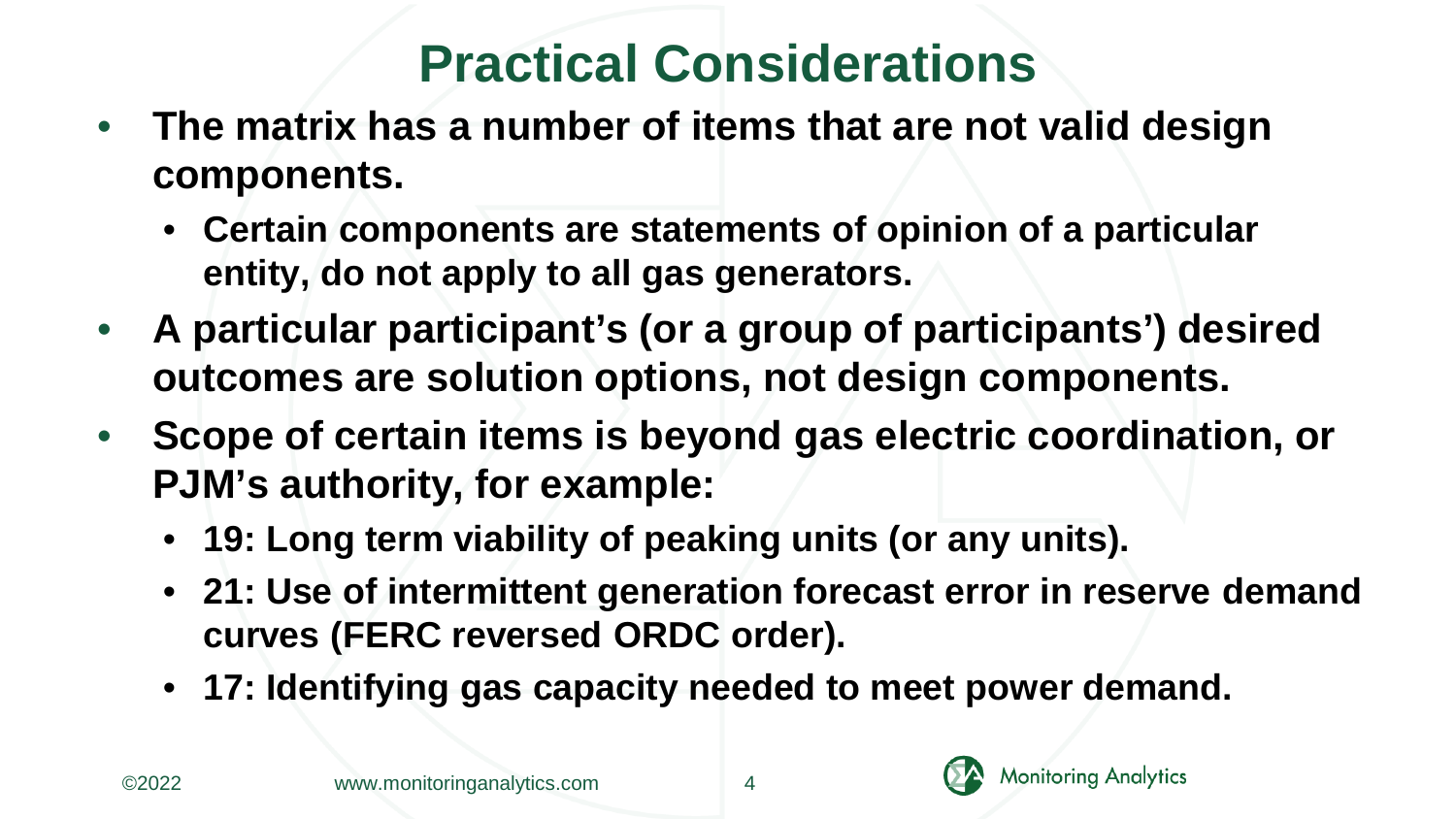## **Other Issues**

- **Market design appropriately assigns risk of decisions on how to operate generation to market sellers.**
	- **This includes siting, fuel procurement, decisions to add dual fuel capability, subscribe to transportation service.**
- **ERCOT events do not demonstrate the flaws of PJM market design.**
	- **Gas market power issues should not drive power market design changes.**
- **Lack of flexibility in gas market should not be transferred to power market.**
- **Power market should incent developing gas supply flexibility.**
- **Power market should incent increased gas market transparency.**